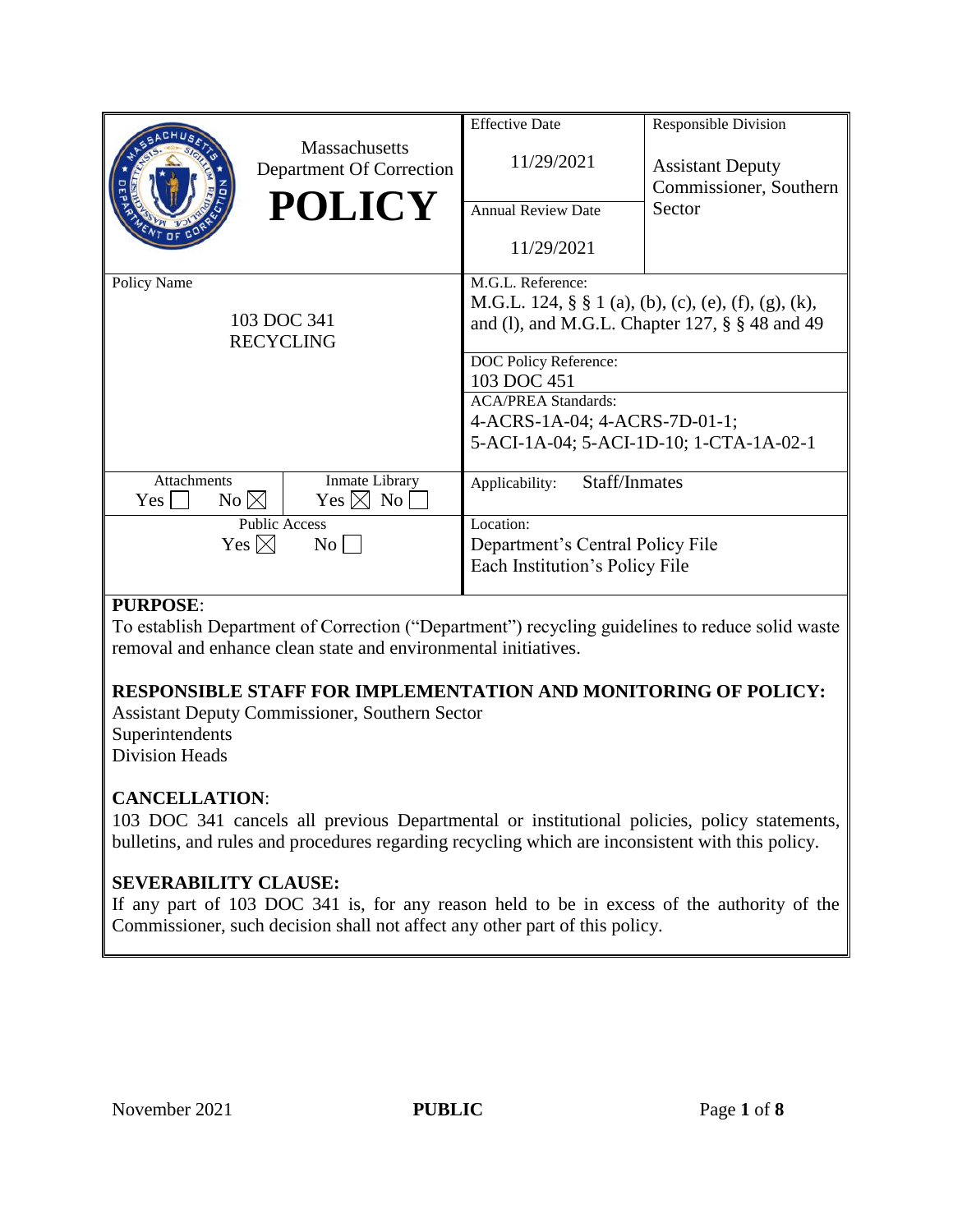# **TABLE OF CONTENTS**

| 341.01 | <b>General Policy</b>                        | 3 |
|--------|----------------------------------------------|---|
| 341.02 | Department Recycling Coordinator             | 3 |
| 341.03 | <b>Department Recycling Transfer Station</b> | 3 |
| 341.04 | <b>Recycling Coordinator</b>                 | 5 |
| 341.05 | Recyclables                                  | 5 |
| 341.06 | Sale of Recyclable Materials                 | 6 |
| 341.07 | <b>Recycling Equipment</b>                   | 6 |
| 341.08 | Composting                                   | 7 |
| 341.09 | Record-Keeping                               | 8 |
| 341.10 | Emergencies                                  | 8 |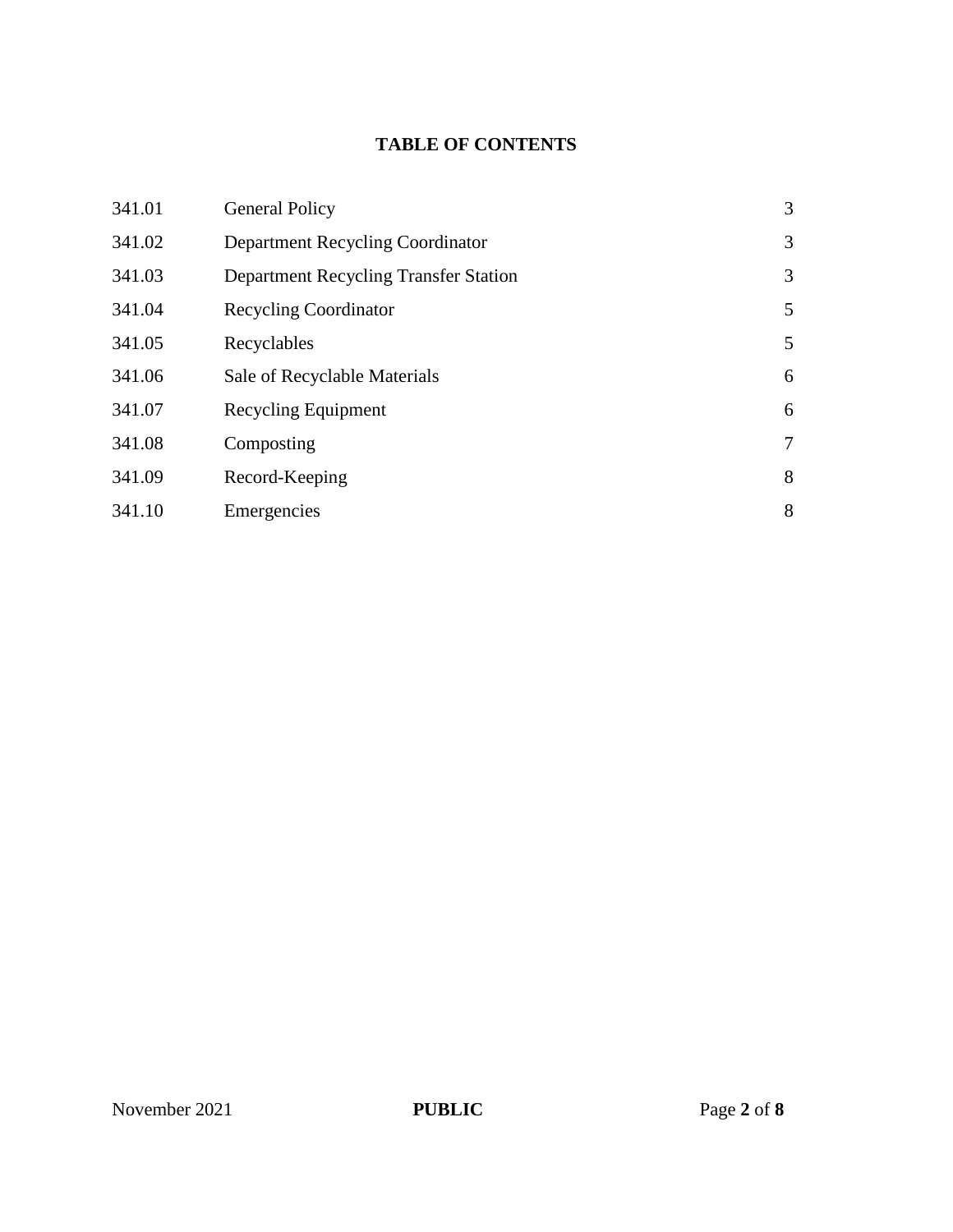#### **341.01 GENERAL POLICY**

The Department is committed to recycling as many materials as possible in order to reduce the cost and weight of solid waste being disposed of at landfills and incinerators. In an effort to achieve this goal Department shall attempt to:

- 1. Adhere to all Commonwealth of Massachusetts State sustainability directives;
- 2. Increase inmate work opportunities while at the same time increasing opportunities for inmates to provide reparation to the community;
- 3. Reduce the Department's solid waste removal by 25% within the first full year of operation, 35% within twenty-four (24) months of implementation and 5% reduction each year after, reaching 50% reduction within five (5) years of implementation.

#### **341.02 DEPARTMENT RECYCLING COORDINATOR**

The Assistant Deputy Commissioner, Southern Sector shall act as the Department's Recycling Coordinator. His/her/their duties shall include, but not be limited to:

- 1. Sustaining recycling efforts at all Department institutions and divisions to include the purchasing of equipment;
- 2. Acting as the Reviewing Authority for 103 DOC 341, *Recycling*;
- 3. Coordinating training for institution/division recycling coordinators and transfer station staff;
- 4. Establishing a process to educate all Department employees on the benefits of recycling;
- 5. Designating an employee to chair the Recycling Steering Committee and an employee to oversee the operations of the five (5) transfer stations. This employee shall also act as the liaison with the contracted vendor, assisting the Department in its recycling program.

#### **341.03 DEPARTMENT REGIONAL RECYCLING TRANSFER STATIONS**

1. The Department has established five (5) regional recycling transfer stations to accept recycling materials from institutions/divisions within their region. They shall be located at the following sites: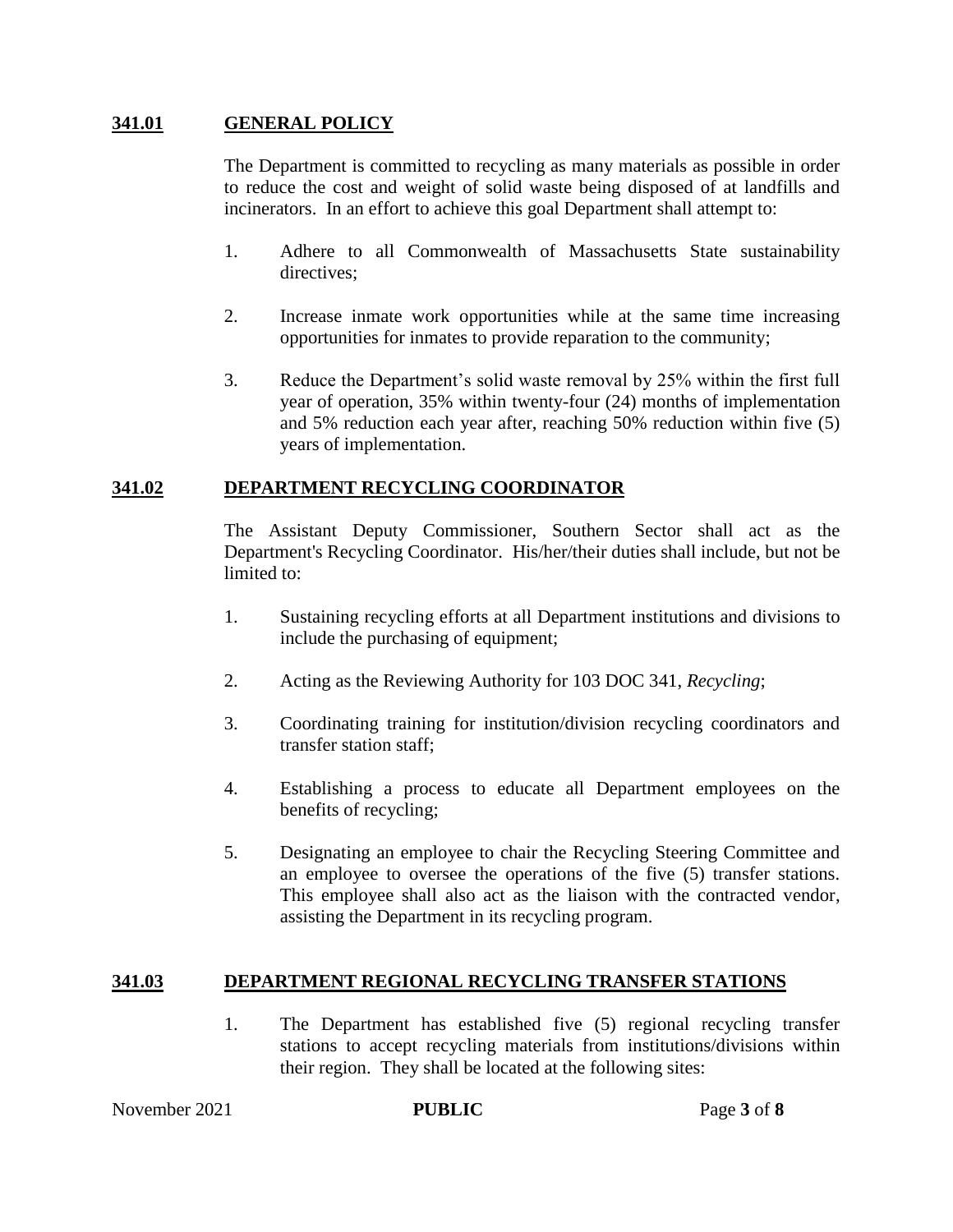- A. *Bridgewater Complex Recycling Building*. The transfer station shall handle recyclable material from the Bridgewater State Hospital, Massachusetts Treatment Center, Old Colony Correctional Center and Minimum, Massachusetts Alcohol and Substance Abuse Center at Plymouth, Department Divisions, and all CORE functions on the Bridgewater Complex.
- B. *Pondville Complex Recycling Building.* The transfer station shall handle recyclable material from MCI-Cedar Junction, MCI-Norfolk, Bay State Correctional Center, Pondville Correctional Center, MCI-Framingham, South Middlesex Correctional Center and all division offices including Resource Management, State Transportation, Hodder House, Central Headquarters in Milford and those divisions located in the Industries Building.
- C. *MCI-Concord Warehouse*. The transfer station shall handle recyclable material from MCI-Concord and the Northeastern Correctional Center as well as division offices located in the Secure Facilities Building and Department Resource Management. All plastic recycling materials shall be processed through the transfer station.
- D. *MCI-Shirley Recycling Building*. The transfer station shall handle recyclable material from MCI-Shirley Medium and Minimum and Souza Baranowski Correctional Center.
- E. *NCCI Warehouse*. The transfer station shall handle recyclable material From the North Central Correctional Institution and its minimum operation.
- 2. The Rte. 2 transfer stations shall transport materials to NCCI Warehouse, which shall then be shipped to the commodities markets.
- 3. Transfer stations shall be responsible for ensuring that:
	- A. All recycling materials are appropriately sorted by category (i.e. corrugated cardboard, mixed paper, office paper, aluminum cans, tin (steel) cans and plastics).
	- B. All cardboard, mixed paper, white office paper and cans are bailed and stored to await delivery to market.
	- C. All aluminum and tin (steel) cans shall be crushed and cleaned before being received at the transfer station.

November 2021 **PUBLIC** Page 4 of 8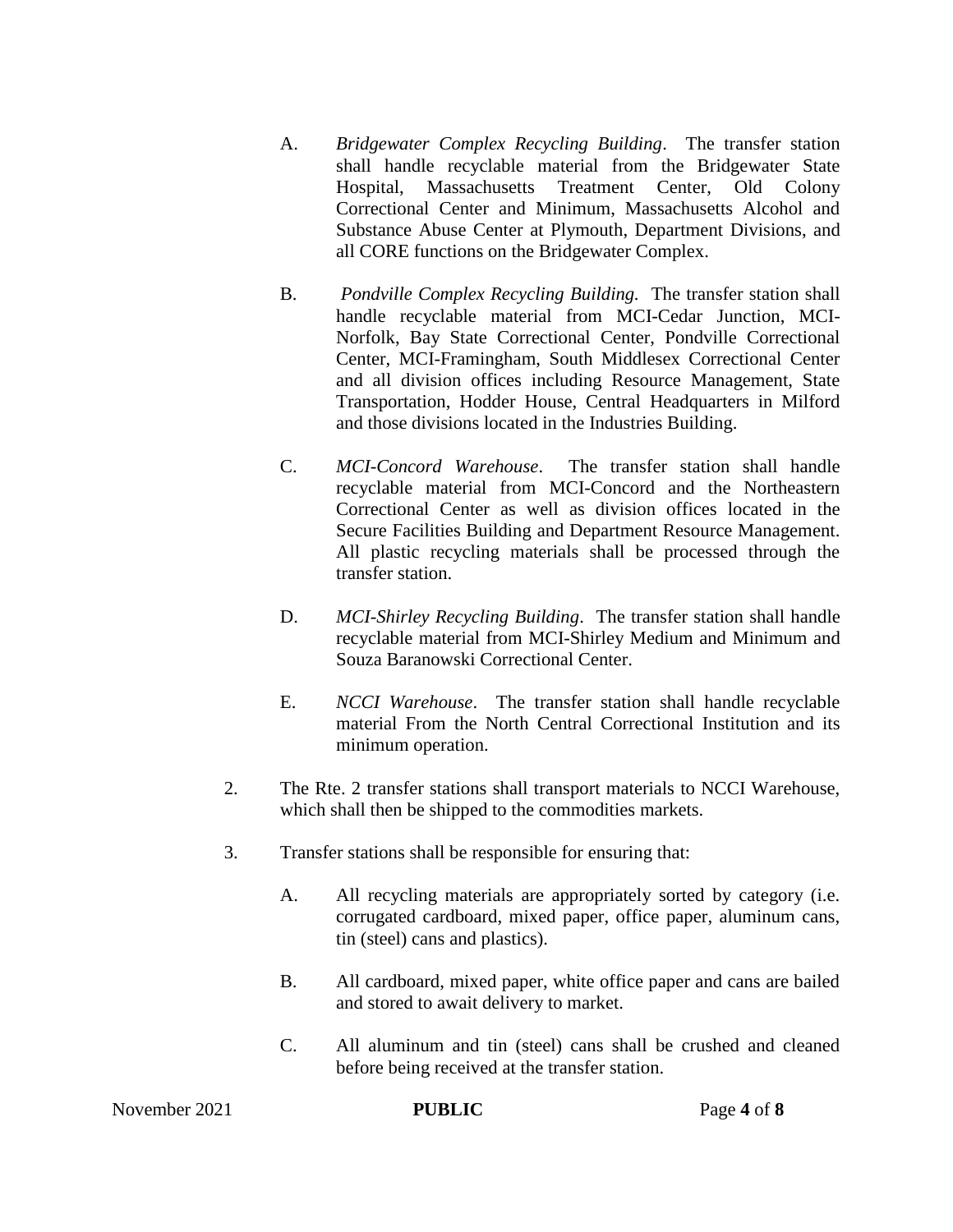- D. Accurate weights of all materials from facilities and divisions shall be maintained for tracking purposes.
- E. Institutions/divisions which send non-recycling materials (contaminants) are to be notified.
- 4. These transfer stations shall be operated in the following manner:
	- A. In compliance with 103 DOC 451, *Inmate Community and Facility Work Crew Procedures*, a facility inmate work crew shall be assigned from the nearest community correction facility.
	- B. A staff member shall be assigned to supervise this inmate work crew. One of the facilities utilizing the transfer station shall assign a staff person to this function, however, if this is not possible, the Superintendents utilizing the transfer station shall assign a full time staff person to this project on a rotating basis.

# **341.04 RECYCLING COORDINATOR**

- 1. Each Superintendent/Division Head shall designate an employee as their institution/division recycling coordinator and advise the chairperson of the Recycling Steering Committee.
- 2. The recycling coordinator shall promote recycling initiatives and ensure facility/division compliance with all aspects of this policy.

# **341.05 RECYCLABLES**

- 1. The following items are recyclables and shall be removed from all Department facilities and division offices and delivered to a regional transfer station as designated in 103 DOC 341.03(1)(A-E):
	- A. Corrugated Cardboard these boxes shall be collapsed and placed into hampers for delivery to the regional transfer station. Care shall be taken to ensure this recyclable does not get wet.
	- B. Paper products to include white and colored (white paper should be separated from colored paper) high grade office paper including office stationery, Xerox paper, lined pad paper, envelopes, computer printout paper, manila file folders, post-it notes, and tab and index paper. In addition, low-grade paper shall be recycled including newspapers, magazines, glossy paper as well as brown paper bags. The office paper shall be shredded, placed in bags and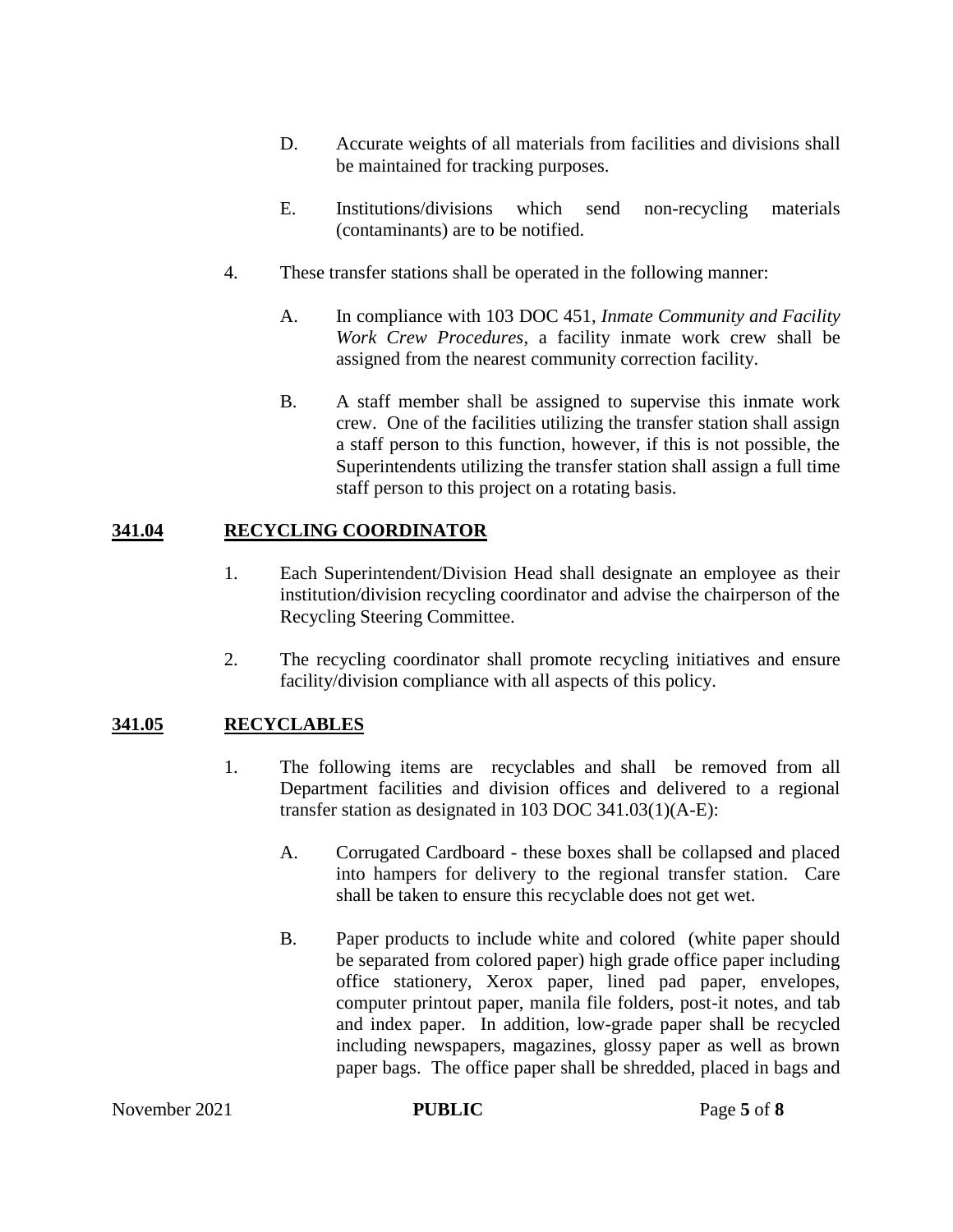delivered to the transfer station via hampers. The low-grade paper shall be bagged, placed in hampers to be delivered to the transfer station.

- C. Tin and Aluminum Cans shall be collected from facility/division sites, placed in bags and sent to the transfer station via hampers.
- D. Plastics shall be cleaned and placed in hampers and delivered to the regional transfer station.
- 2. This policy does not preclude Superintendents/Division Heads from recycling other materials as long as they have established a recycling program that includes items noted in 103 DOC 341.05 (1)(A-D). Other materials may include fluorescent lamps and ballasts, rechargeable batteries, cathode ray tubes (CRT's), mattresses, used clothing, scrap metal, surplus property, and books. All materials recycled by facilities and divisions shall be documented and forwarded to their respective fiscal office.

#### **341.06 SALE OF RECYCLABLE MATERIAL**

- 1. Recyclable materials received and processed at a regional transfer station shall be sold to outside vendors utilizing the contracted vendor who shall coordinate the pickup of the commodity for transfer to the market.
- 2. When enough recycled material has been generated at the regional transfer station the contracted vendor shall be contacted to arrange pickup. It is preferable that enough storage space is available at each regional transfer station so that pickups can be arranged with full loads.

# **341.07 RECYCLING EQUIPMENT**

- 1. The following equipment shall be utilized in the recycling effort in all Department facilities and divisions:
	- **A.** Dual DeskSider Container. This container has a dual collection design which promotes improved separation of recyclables and waste**.**
	- B. "Slim Jim" Recycling Container. This container with has slotted lids and is used as a receptacle for mixed paper including newspaper and magazines from inmate living areas. It has a capacity of approximately twenty (20) gallons.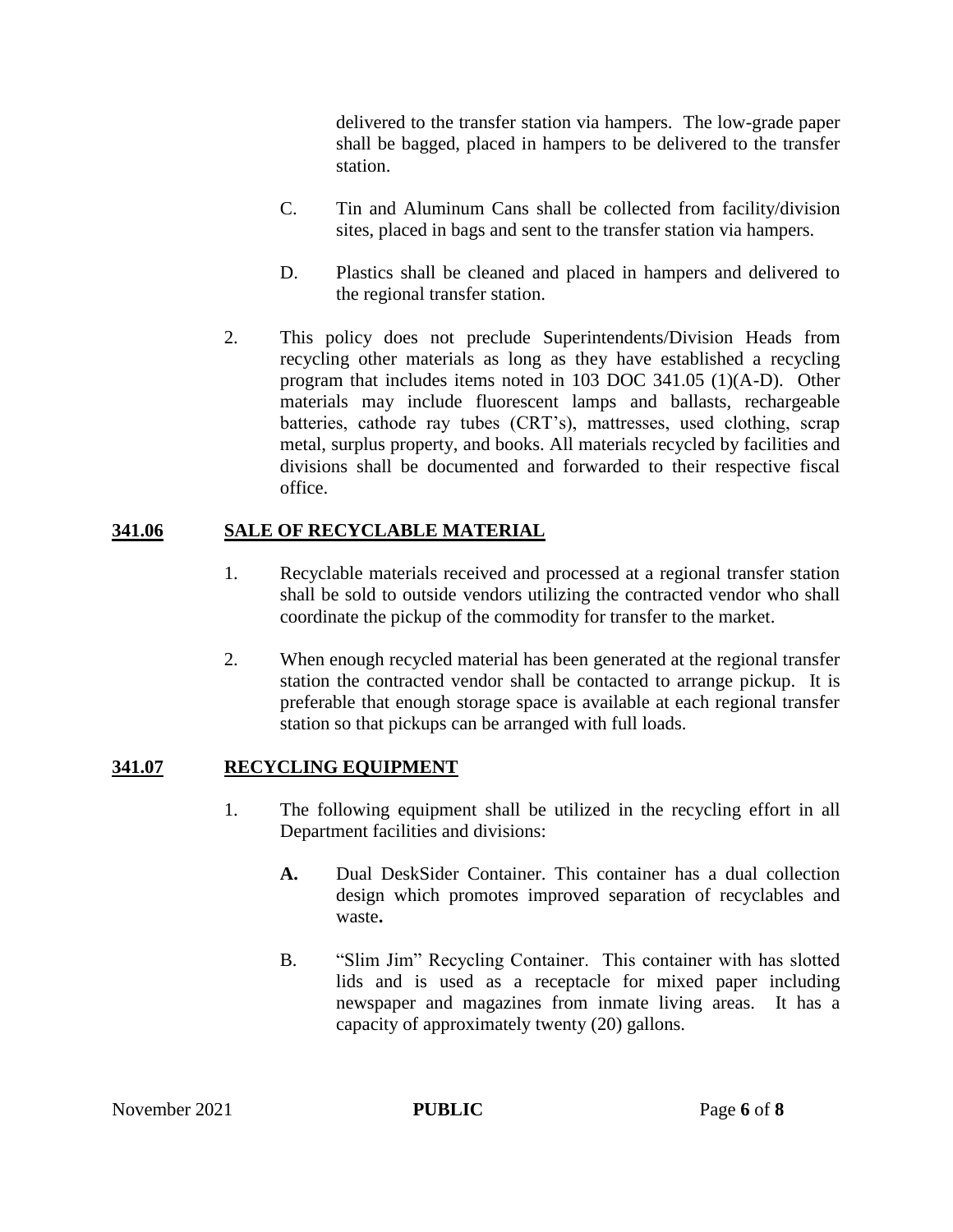- C. Desk Side Bin. This container is utilized as a receptacle for highgrade paper generated from office areas.
- D. Hamper. This container is canvas sided and has a capacity of 144 gallons. It rolls on 4-6 wheels and moves easily, reducing concerns about heavy lifting. It is used to move recycling material within facilities and divisions and also to move accumulated material to the regional transfer station.
- E. Gaylord Boxes. These large heavy-duty cardboard boxes are located in the regional transfer stations and are utilized to store recycled material prior to market.
- 2. This list does not preclude a facility or division to purchase additional or alternative equipment for their recycling efforts.

# **341.08 COMPOSTING**

- 1. Composting is a process of decomposition of organic material. It is accomplished when naturally occurring soil organisms recycle nitrogen, potash, phosphorus, and other plant nutrients as they convert the material into humus. Composting reduces the volume of garbage requiring disposal and thereby reducing costs. It is the Department's policy to eliminate this organic material from its waste stream over the next five (5) years. This may be accomplished in one of two ways:
	- A. Arrange for pickup by a piggery. Many facilities currently have arrangements with local farmers that raise pigs to pick up garbage that include food waste. This arrangement is encouraged as long as there is no cost to the Department. If there is an associated cost the facility is encouraged to out source these materials or begin a composting program.
	- B. Begin a composting program. Facilities that have not established a relationship with a local farmer are encouraged to begin a composting program on site. It is the goal of this program to compost the following material:
		- i. leaves
		- ii. grass clippings
		- iii. fruit and vegetable scraps
		- iv. coffee grounds
		- v. egg shells
		- vi. tea bags
		- vii. paper towels, napkins
		- viii. paper plates

November 2021 **PUBLIC** Page 7 of 8